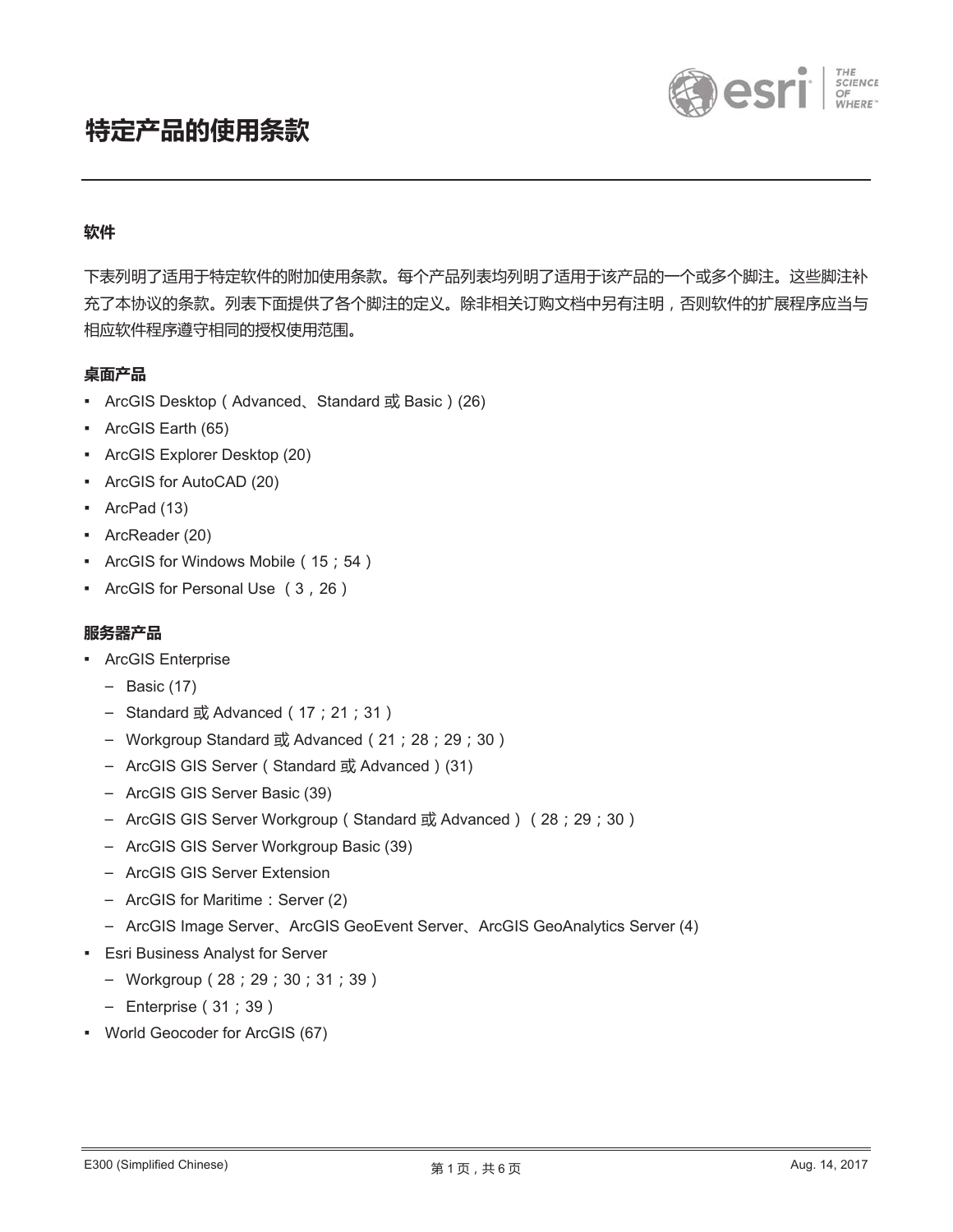# 开发人员工具

- AppStudio for ArcGIS Standard (11, 16, 19)
- ArcGIS Runtime SDK for Android、iOS、Java、macOS、.NET、Windows Phone)、Qt 或 WPF (16; 19)
- ArcGIS Runtime Basic Level for Android、iOS、Java、Mac OS X、Microsoft .NET Framework (Windows [桌 面]、Windows Phone、Windows Store)、Qt 或 WPF (1)
- ArcGIS Runtime Basic、Standard、Advanced Levels 和 Analysis Extension for Android、iOS、Java、 Mac OS X、Microsoft .NET Framework (Windows [桌面]、Windows Phone、Windows Store)、Qt 或 WPF  $(15; 18)$
- ArcGIS Engine Developer Kit 和 Extensions (16, 19; 22, 26)
- ArcGIS Engine for Windows/Linux 和 Extensions (15; 22; 26)
- ArcGIS Web Mapping (包括 ArcGIS API for JavaScript/HTML5、ArcGIS API for Flex、ArcGIS API for Microsoft Silverlight ) (15; 16; 64; 66)
- ArcGIS Developer Subscription (24; 26)
- Esri File Geodatabase API (47)

# 移动

• Navigator for ArcGIS (14)

## 脚注:

- 1. 不得用于通过直连的方式编辑企业级地理数据库。
- 2. 不得用于导航。
- 3. 仅授权于个人使用。
- 4. 与 ArcGIS Enterprise Workgroup 结合使用时
	- 仅限于1台四核服务器。
	- 可以安装在单独的计算机上。
- 5-10. 保留。
	- 11. 使用 AppStudio for ArcGIS Standard 创建的应用程序须遵守 ArcGIS Runtime Standard Level 使用条款。
	- 12. 保留。
	- 13. 许可为双重使用许可。
	- 14. 可用于导航目的。
	- 15. 许可为部署许可。
	- 16. 客户可使用 SDK 或 API 来创建增值应用程序,并将这些增值应用程序分发并许可给最终用户,以供最终用 户在未受出口法规禁止的任何地方使用。
	- 17. 客户不得再分发本产品中包含的 Oracle JDBC 驱动程序或其文件。Oracle 是本协议中的第三方受益人。
	- 18. 对于独立应用程序,部署许可按每台计算机每个增值应用程序授予。
	- 19. 许可不得用于开发基于 Internet 或服务器的增值应用程序。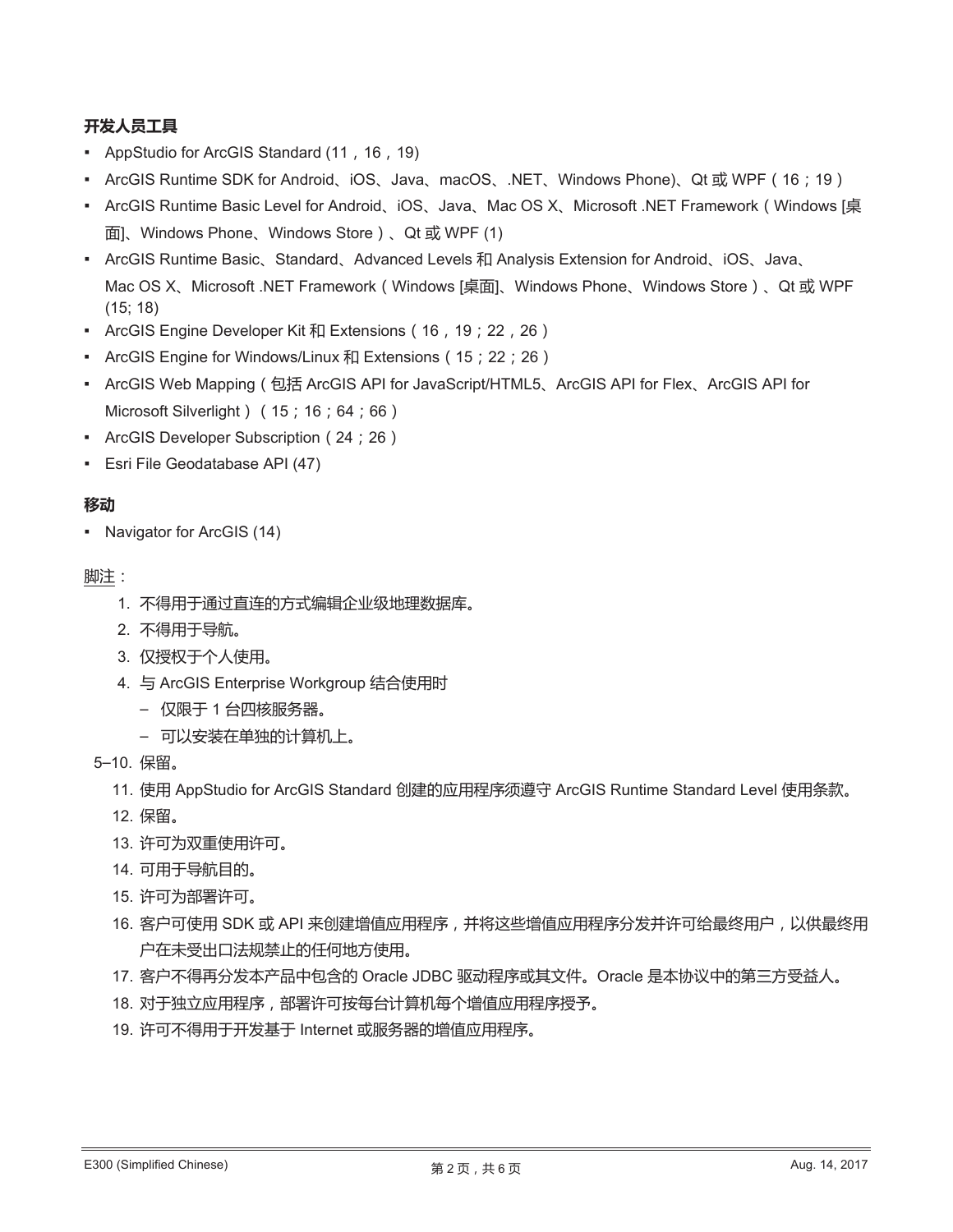20. 许可为再分发许可。

- 21.客户可以创建增值应用程序以供客户的指定用户使用。客户不得 (i) 将指定用户凭据嵌入到增值应用程序中, 或 (ii) 在增值应用程序中嵌入或使用应用程序登录凭据。客户可以允许 (a) 不使用凭据公开访问增值应用程 序或 (b) 使用个人唯一的指定用户登录凭据进行访问。
- 22. a. 最终用户必须获得 ArcGIS Engine for Windows/Linux 软件或其他 ArcGIS Desktop 软件 (Basic、 Standard 或 Advanced ) 的许可, 才能获得在一 (1) 台计算机上运行 ArcGIS Engine 应用程序的权利;
	- b. ArcGIS Engine for Windows/Linux 扩展软件不应与 ArcGIS Desktop 软件一起使用以运行 ArcGIS Engine 增值应用程序。单个用户可以将多个 ArcGIS Engine 增值应用程序安装在一 (1) 台计算机上, 仅供此最终用户使用。
- 23. 保留。
- 24. 软件只能用于开发、测试及示范原型增值应用程序和创建地图缓存。客户可以将增值应用程序和地图缓存 用于 ArcGIS Enterprise 过渡服务器许可和部署服务器许可。软件和数据可以安装在多台计算机上,供任何 订购 Builder 或更高级计划的 ArcGIS 开发人员订购者使用;其他所有软件均许可为单机版许可。
- 25. 保留。
- 26. 客户的地理数据库的数据存储容量限制为 10 GB。
- 27. 保留。
- 28. 仅限最多 10 名最终并发用户使用除 ArcGIS Enterprise Workgroup 或 ArcGIS GIS Server Workgroup 应用 程序之外的其他应用程序。本限制包括使用 ArcGIS Desktop 软件、ArcGIS Engine 软件以及与任何 ArcGIS Enterprise Workgroup 或 ArcGIS GIS Server Workgroup 地理数据库直连的第三方应用程序。Web 应用程 序的连接数量不设限制。
- 29. 软件需要受支持的 SQL Server Express 版本。Esri 网站上列出了受支持的版本以及对产品的系统要求。
- 30. 客户的数据使用限制为最多 10 GB。
- 31. 包括一个故障转移许可。
- 32. 保留。
- 33-38. 保留。
	- 39. ArcGIS GIS Server 自带的所有编辑功能均不允许与 ArcGIS GIS Server Basic 和 ArcGIS GIS Server Workgroup Basic 配合使用。
- 40-46. 保留。
	- 47. 客户可开发使用 Esri File Geodatabase API 的增值应用程序并将其分发给客户的最终用户。
- 48-53. 保留。
	- 54. ArcGIS for Windows Mobile Deployments 授权可与 ArcGIS Enterprise (Advanced 或 Standard)、ArcGIS Enterprise Workgroup (Advanced)、ArcGIS Desktop (Advanced、Standard、Basic)及 ArcGIS Engine 增值应用程序结合使用。
- 55-63. 保留。
	- 64. 用于 Web 部署的增值应用程序必须与其他 Esri 产品一起使用。第三方技术也可与增值应用程序一起使用, 前提是增值应用程序始终与其他 Esri 产品一起使用。
	- 65. 仅限与其他 Esri 产品配合使用。第三方技术也可与 ArcGIS Earth 一起使用, 前提是 ArcGIS Earth 始终与 其他 Esri 产品一起使用。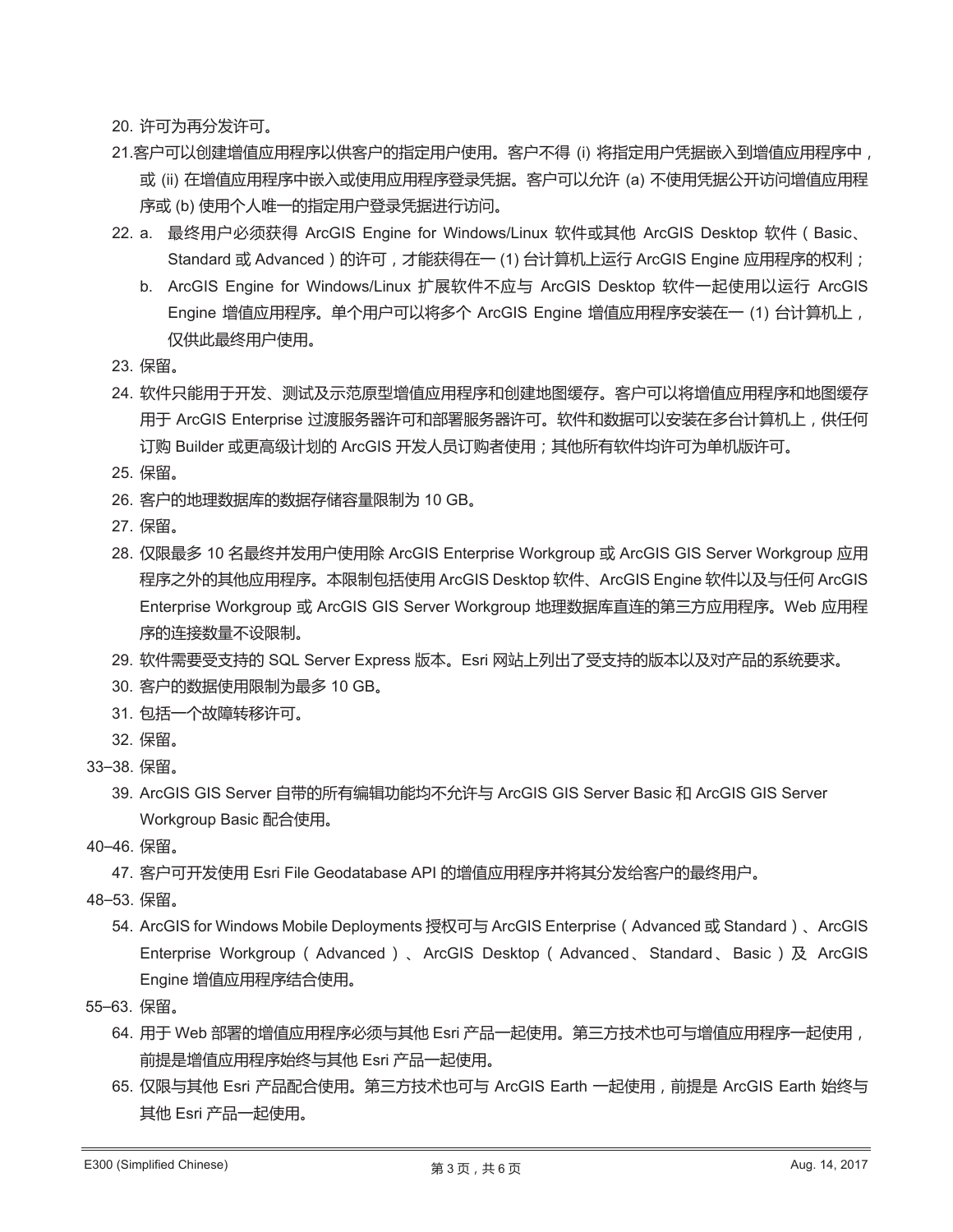- 66. 对于桌面应用程序, 各许可是按机构授权的。对此许可而言, 机构相当于主要注册的唯一域标识符。*域*是 在域名注册机构处注册的 Internet 域名。例如, 在 example.com 中, example.com 是注册的唯一域标识符。 同样地, 在 example.com.xx 中 ( 其中 xx 是注册的国家/地区代码 ), example.com.xx 是注册的唯一域标 识符。桌面应用程序可由机构中拥有主要已注册的唯一域标识符的任何员工使用。在机构内部创建和部署 的应用程序没有数量限制。
- 67. 限制为每个年度订购 250,000,000 个地理编码。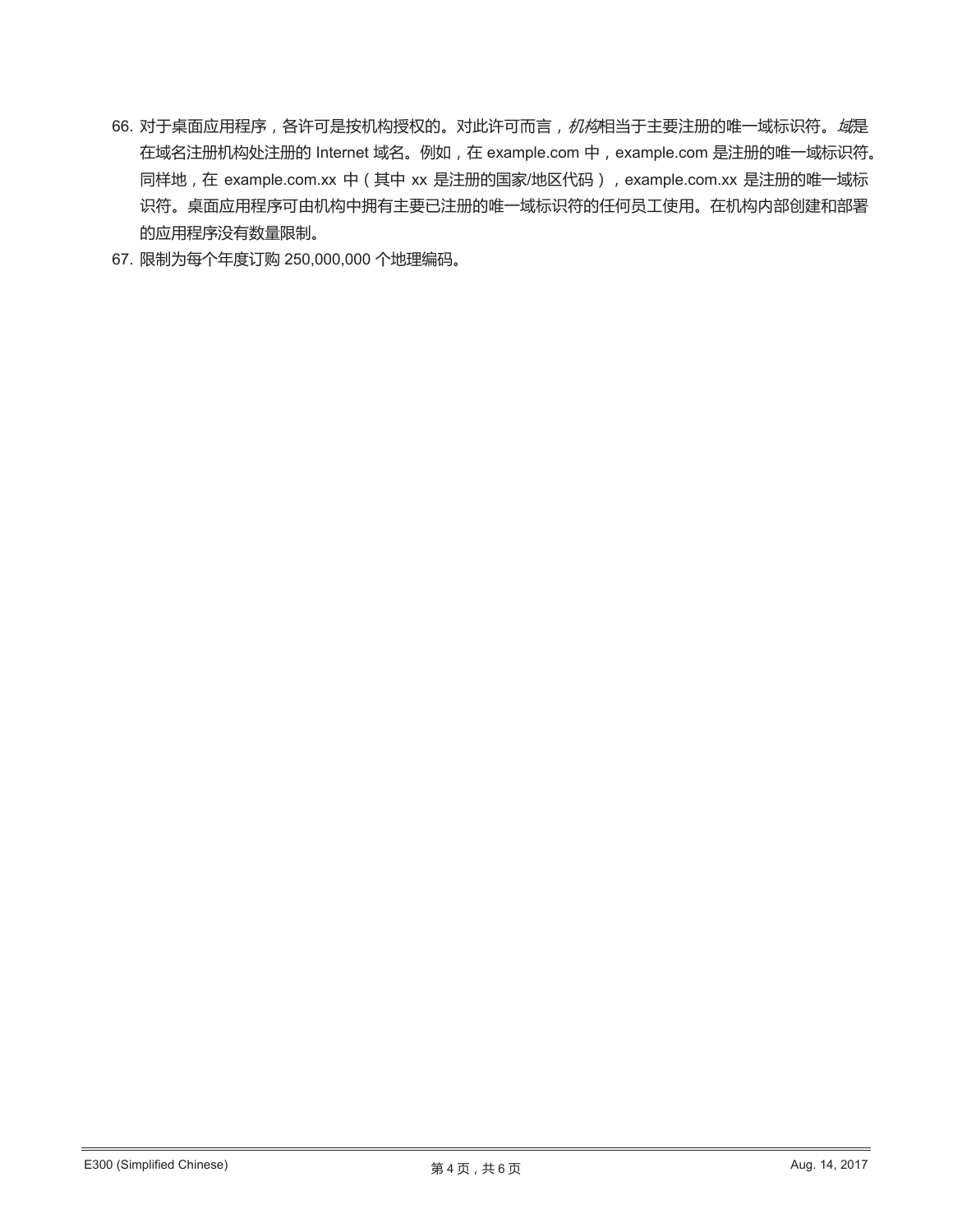#### **ONLINE SERVICES**

下表列明了适用于特定 Online Services 的附加使用条款。每个产品列表均列明了适用于该产品的一个或多个脚注。 列表下面提供了各个脚注的定义。除非相关订购文档中另有注明,否则软件的扩展程序应当与相应软件程序遵守相 同的授权使用范围。

- ArcGIS Online Developer Deployment 订购通过多个销售计划提供:
	- 商业零售、企业协议和政府计划
		- + 免费订购(1; 9; 10; 13; 16)
		- + 付费订购(1; 9; 10; 11; 13)
	- 教育计划 (免费或付费订购) (1;3;4;5;6;9;10;13;16)
	- NGO/NPO﹐新闻/媒体计划(免费或付费订购)(1;3;4;5;6;9;10;13;16)
- ArcGIS Online 订购通过多个销售计划提供:
	- 商业零售、EA 和政府计划 (1; 2; 3; 11; 12; 14; 17)
	- 教育计划(1;2;14;16;17)
	- 非盈利计划(1; 2; 14; 16; 17)
- 公共计划
	- 商业零售、企业协议;政府;NGO/NPO;新闻/媒体计划(1;4;5;6;7;9;10;15;16)
	- 教育计划(1;4;5;6;7;9;10;15;16)

脚注:

- 1. 在没有 ArcGIS Online 订购的情况下,客户不得存储由世界地理编码服务产生的地理编码结果。客户仅可将可 通过 Infographics 服务获取的数据用于显示目的,不得保存可通过该服务获取的任何数据。
- 2. 可用于客户组织的任何业务目的。
- 3. 可用于客户组织的开发和测试目的。
- 4. 可用于教育组织的教学目的。
- 5. 可用于让客户的合格 NGO/NPO 组织受益。
- 6. 可用于让新闻或媒体组织受益。
- 7. 可用于个人用途。
- 8. 保留
- 9. 客户可以允许第三方仅通过共享工具公开共享的方式使用增值应用程序。客户不得使用此订购将增值应用程序 用于自己的营业用途,除非客户是仅为了教学目的而使用增值应用程序的教育机构、符合资格的 NGO/NPO 组 织或媒体或新闻组织。
- 10. 不允许客户创建私人团体或参与任何私人团体。
- 11. 客户可以有偿向第三方提供增值应用程序。
- 12. 客户可以使用此订购创建或参与私人团体。
- 13. 每个月客户的每个订购只能使用 1,000,000 次地理检索交易。交易包括底图数据和地理编码搜索交易。一(1) 次 地理编码搜索交易等同于一 (1) 个地址或地点查询。如果结果以任意方式存储 ( 如, 后批地理编码 ) , 那么存 储的结果不计入交易限制。但是,存储会使用服务配额。